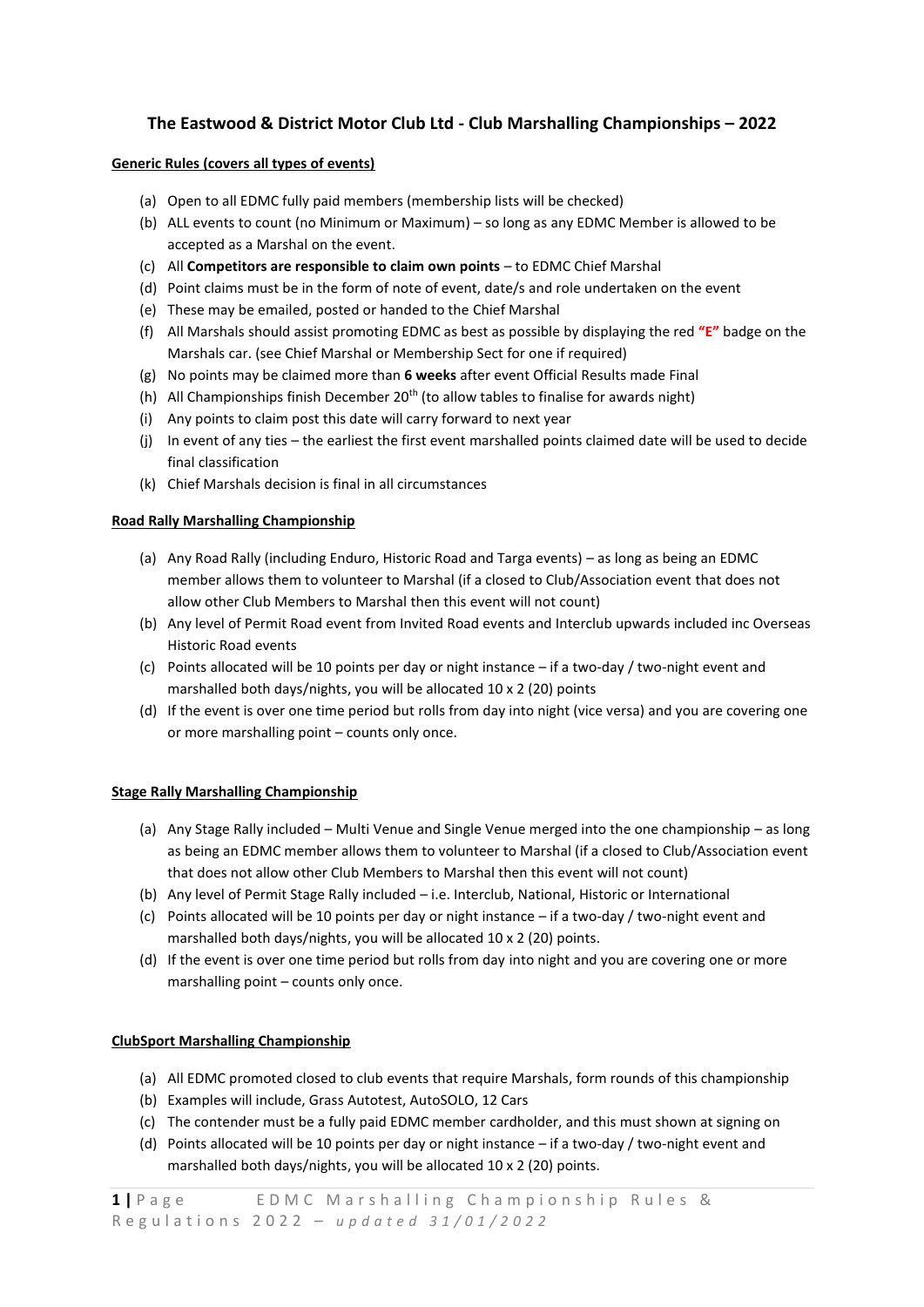- (e) If the event is over one time period but rolls from day into night and you are covering one or more marshalling point – counts only once.
- (f) The two main event organisers of each of the Clubsport events who should be listed in the event regulations i.e. Clerk of Course and Secretary of the Meeting –– will be allocated the 10 points for Marshalling.

### **Trials Marshalling Championship**

- (a) Any Trail event (Car Trial, Classic Reliability Trial, National Trials Car Formula) as long as being an EDMC member allows them to volunteer to Marshal (if a closed to Club/Association event that does not allow other Club Members to Marshal then this event will not count).
- (b) Any level of Permit Trial event from Invited Trial events and Interclub upwards.
- (c) Points allocated will be 10 points per day or night instance if a two-day / two-night event and marshalled both days/nights, you will be allocated 10 x 2 (20) points
- (d) If the event is over one time period but rolls from day into night (vice versa) and you are covering one or more marshalling point – counts only once.

NOTE: If 2 or more EDMC members start to Marshal on the same event on a different motorsport formula (i.e. Sprinting, Racing, Trials, Autotest etc) the Committee will review the position and may create a fresh bespoke Championship to cover.

### **All – Rounders Championship**

(a) No Marshalling points are directly related to this Championship – this is purely for competitors.

**NOTE**: These rules and points come **into effect 1 st JANUARY 2022**. They will be strictly adhered to by the Chief Marshal and The Committee, so it is important all members follow the guidelines in the first section if they wish their points to be claimed successfully. Thank you.

These rules have been formulated to ensure any Marshalling event that counts towards these Championships, is open to any EDMC member to be accepted as a Marshal.

The Committee will endeavour to advertise/promote all events both organised by EDMC and those that EDMC are invited to participate in, to ensure every Member has a fair opportunity to volunteer and be accepted as a Marshal on the event.

The EDMC Ltd Committee – December 2021

*The current Awards presented on an annual basis for Marshalling are:-*

Champion OA Marshal (combined totals of Stage, Road & ClubSport) **VERNON ESCOTT-NORTH MEMORIAL TROPHY**

1st Stage Rally Marshal **HODGE TROPHY**